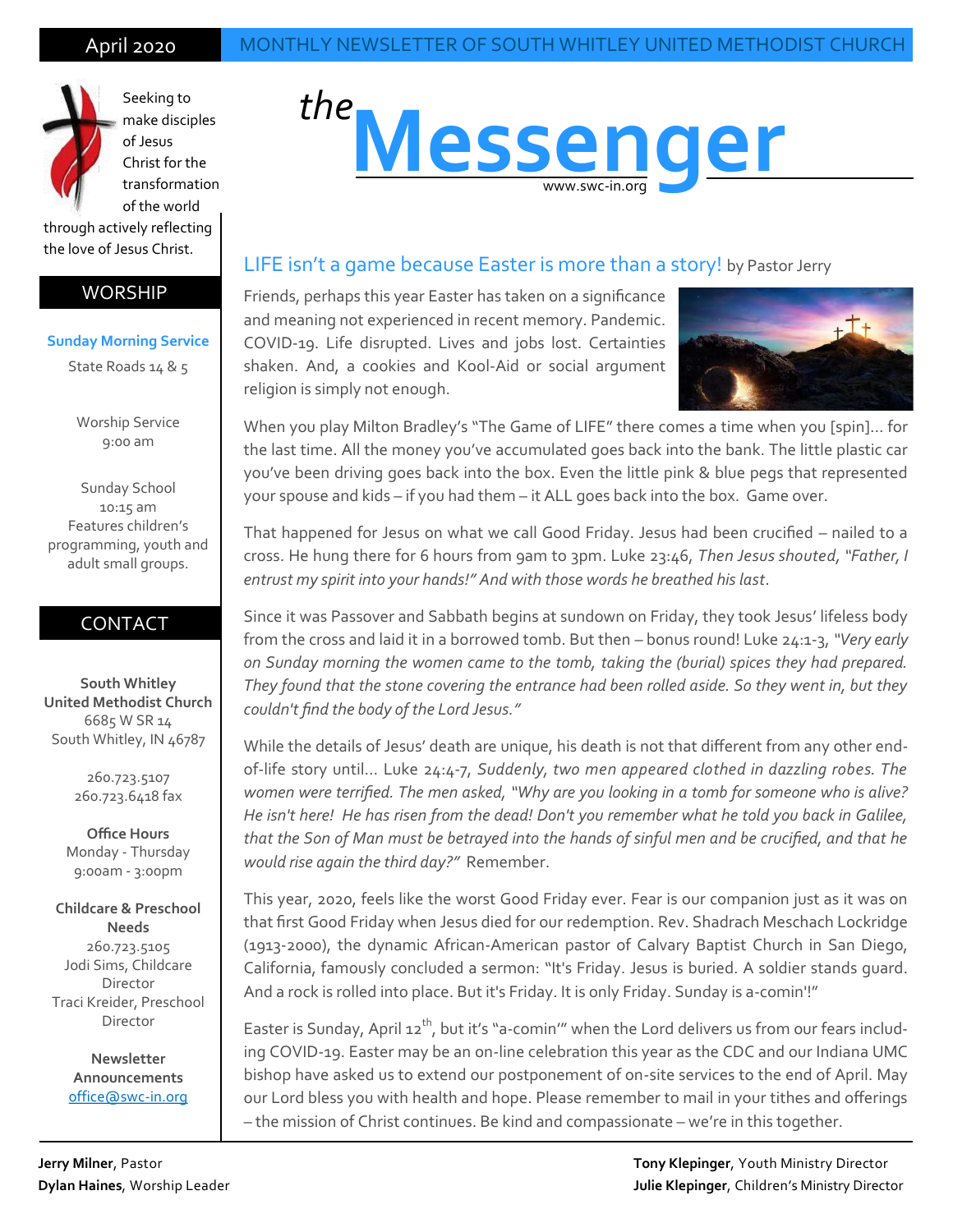#### April 2020 MONTHLY NEWSLETTER OF SOUTH WHITLEY UNITED METHODIST CHURCH

#### Hope Link by Pastor Jerry



And he took bread, gave thanks and broke it, and gave it to them, saying, "This is my body given for you; do this in remembrance of me." In the same

way, after the supper he took the cup, saying, "This cup is the new covenant in my blood, which is poured out for you." - Jesus of Nazareth (Luke 22:19-20, NIV)

Let's rewind thirty or so years before Jesus shared this moment with his disciples. *"The Savior—yes, the Messiah, the Lord—has been born tonight in Bethlehem, the city of David!"* Luke 2:11 sets the stage, allows us to understand Easter—when Jesus transformed an old Jewish tradition, the Passover meal, into a new celebration of salvation made possible through Jesus' death and resurrection.

In the words of one at that table who ate the bread and drank the wine, *"We have seen and testify that the Father*  has sent his Son to be the Savior of the world" (1 John 4:14, NIV). Jesus is the Christ—that's the heart of the Easter message.

When Jesus says, "Come to me," it's not an invitation to a set of rules or beliefs. It's a personal invitation from God to a Savior. The Christian journey is really a desire to see Jesus. We're trying to catch a glimpse of this Galilean who lived in a turbulent part of the world and made a profound impact on all of humanity. Why? He called himself the Son of God. He proclaimed his blood makes a difference.

Jesus isn't just a teacher who points us to God—He is God our Savior come down to live and work and laugh and cry among us. Like a magnet He drew people to a Savior that was willing to suffer and die for his followers. Crowds gathered when Jesus came to town. People believed in him so much they removed a roof to lower a friend into his presence. Simply reaching out and touching his hem healed them. They risked their fortunes, their reputations, their lives, to follow him and proclaim him Messiah—the Christ, Savior of the world.

Easter. No, that should be EASTER! Jesus is the message of hope, a message of mercy and salvation to you and this lost and hurting world. The disciples said, *"We have seen!"* Have you? Has the light of eternity changed the way you see yourself, your family and friends, even your enemies? Does your life testify to Easter? See you this Sunday at South Whitley United Methodist Church where we remember and celebrate the Savior behind Easter.

#### Rainbow Preschool News



Rainbow Preschool is now accepting registrations for the 2020-2021 school year. Children who will be  $3$   $1/2$  years old by

October 1, 2020 are eligible for preschool. Currently, the morning class is full and the afternoon class is filling up fast. Registration forms are available in the church office.

#### Faith or Foolishness by Pastor Jerry

After talking with someone who seems to think prudent precautions are a sign of unfaithfulness or a weak faith, I'd like for us to reflect on Matthew 4:6-7 where Satan tempts Jesus. "If you are the Son of God, jump off! For the Scriptures say, 'He orders his angels to protect you. And they will hold you with their hands to keep you from striking your foot on a stone.'" Jesus responded, "The Scriptures also say, 'Do not test the Lord your God.'"

To make my point more personal, below is a post from a dear friend who is a strong woman of faith, a wife, mother, and an artist whose angel artwork is highly sought after…

Wash your hands they say. That seems simple enough but I had to teach a friend how to wash their hands. I witnessed them putting soap on their hands and putting hands directly under running water. Really? Wet hands, put soap on, and then wash your hands before rinsing. The problem is not everyone knows how to wash.

We have so many who are irresponsible or believe they are invincible. Friends, you're putting us all at risk. I am under self-quarantine, as well as my son Evan, because we are high risk! I am on a ventilator and cannot take that chance. Please follow the guidelines given and be mindful of the lives you hold in your hands.



## **How to wash your hands properly**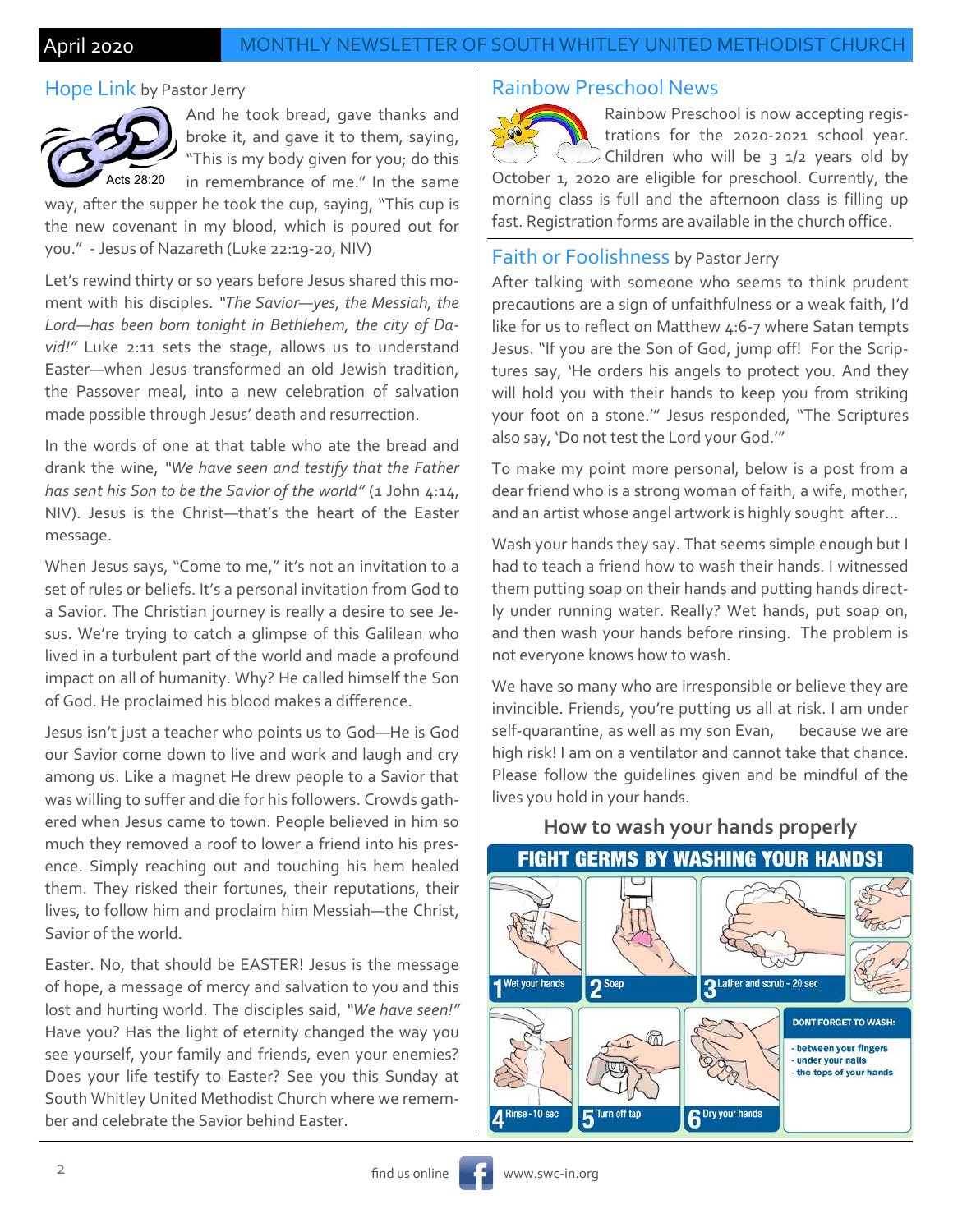### Sr high Camp

Sr High Camp is June 28<sup>th</sup>-July 3<sup>rd</sup>. This year we are partnering with another church and After School Central, so early registration is



crucial. Spots are filling up quickly. The cost is \$200 for church members and \$400 for non-members. If you can't afford the registration, scholarships are available. See Tony Klepinger if you need to look into this. This is also a great opportunity to invite a friend to come. With the cancelation of the South Whitley town garage sale, we will look at other fundraising opportunities...Stay Tuned!

### Mission & Outreach News

#### *SWUMC Mission Team Update* By Kate Burch



*"Giving is not just about making a Donation, it's about making a Difference"* - Kathy Calvin, CEO & president United Nations foundation.

That thought is expressed in the thank you note we received from Misty Rucker, Pierceton Elementary Cafeteria clerk....*"Thank you for another donation to our Student Lunch Fund. It really does help quite a few families!"* We donate \$50 to the 3 schools quarterly to pay for hot lunches for kids who don't have lunch money.

We are continuing to offer backpack meals and have sent letters to our participating families. Renee will be setting a tote full of bags in entry to fellowship hall with a sign for people to serve themselves. We will do this until we run out of supplies.

The South Whitley Food Bank is still operating a drive thru pick up service. The best way to help is to send a check to: South Whitley Food Bank, 207 E. Front St., South Whitley, IN 46787. The phone number is 260-212-2964 if you want to make arrangements for a donation or volunteer.

Make a donation and a difference by praying for the people who frequent the South Whitley Food Bank. God bless your generous hearts.



#### *Dear Friends,*

I want to share with you an opportunity that God has given me. It has been placed on my heart to go on a mission trip this summer to Malawi, Africa, partnering with North Manchester First Brethren Church. Carol Collett, myself, and several others will be there from June 09-29. We will be ministering in the suburbs of Lilongwe and partnering with a local missionary (Amy Collett) who is eager for us to

#### Masson & Outreach News continued

come and serve the members of the orphanage and community. As we arrive, some of the ministries we will be working on include: construction of a chicken house, reno-



vating buildings to suit their current needs, connecting with youth, teaching family preservation skills, teaching/ playing with the children, landscaping with fruit trees/other food plants around the orphanage, and showing God's love to the community.

I am excited to be partnering with First Brethren Church to bring Christ's love to the people of Malawi, and I realize I will be blessed abundantly in return. However, as I know God is calling me to serve, I am relying on Him for strength and wisdom as I plan and raise financial support. I am so excited to serve in Malawi this summer, but I know that I am not able to do it on my own. And as you feel called, I would be blessed if you would consider supporting me prayerfully and/or financially.

The total cost of the trip is \$2,727. I am seeking prayer partners to pray for our group, the ministries, safety, the people of Malawi, and the trip each day. If it is your heart to be a prayer partner for us, I would feel blessed. And if you feel God calling you to support me financially, please know that your gifts will be received as grace and will be used to serve those who are in need. These are tax-deductible donations, and if you would write "Malawi Summer Mission" in the memo, then First Brethren Church will know that it is to help pay for me go. I will place envelopes with a blue piece of paper in the back of our sanctuary. Please complete the blue paper and give it to me (or mail it).

Thank you for your support! I look forward to sharing with you about the trip and our mission to show God's love.

Sincerely, Patty Good

#### *Camp Scholarships*

We have the blessing of inviting students from After School Central to join us at camp this year. I have several students interested in attending but several need scholarships



to make it possible for them to attend. Unfortunately the 2020 South Whitley Town wide garage sale has been cancelled, therefore cancelling the fundraiser we had planned to do at the garage sale. Monetary donation are being accepted (be sure to mark it "camp scholarships"). ~ Tony Klepinger